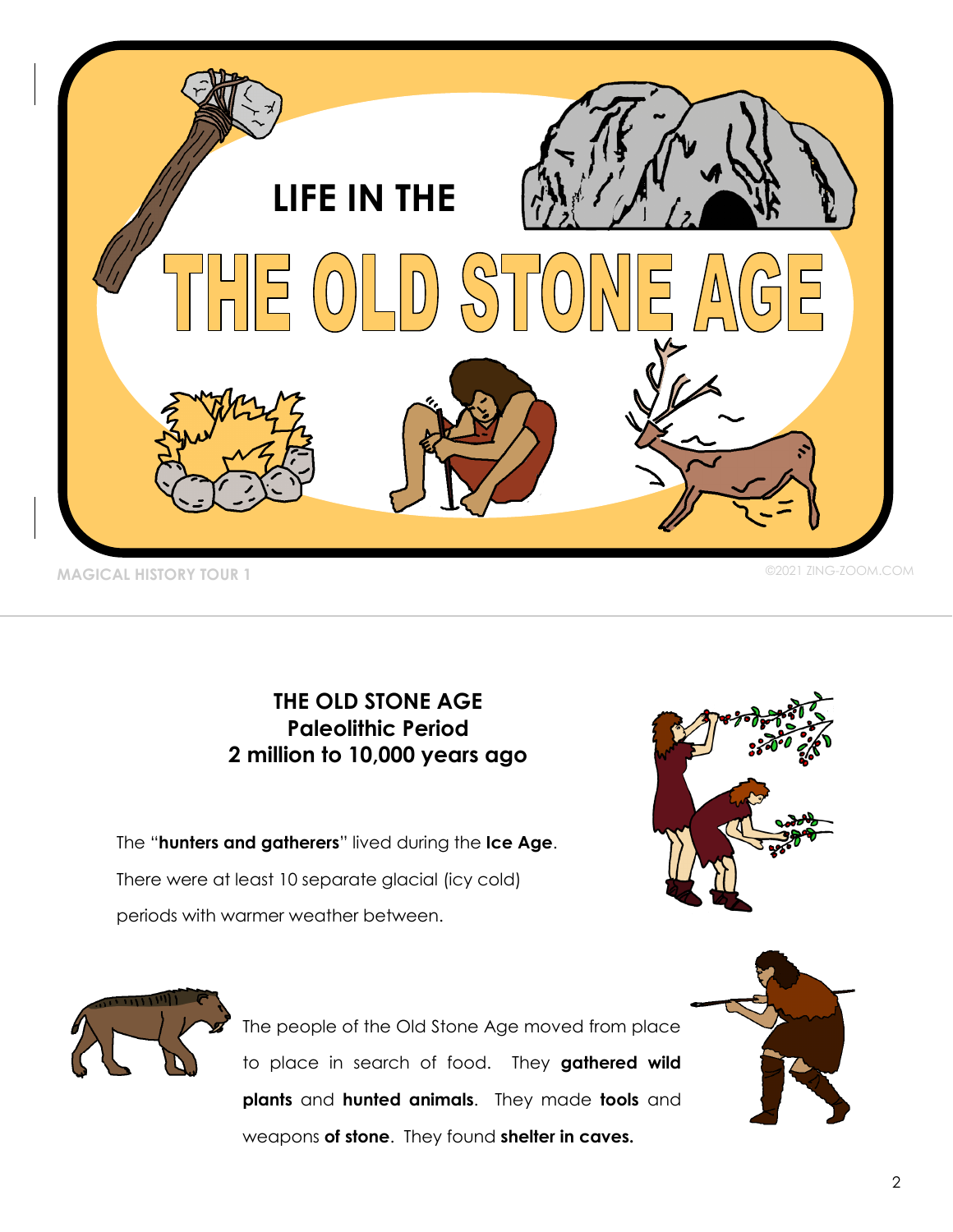# **EARLY HUMANS**

Homo Habilis or "**Handy Man**" lived in Africa about 2 million years ago. They gathered wild roots and berries and may have hunted small animals.

Homo Erectus or "**Upright Man**" appeared in Africa about 1.9 million years ago. Traveling in groups of 30 to 40, they hunted large animals, and learned to save and use the fires of nature.

Homo Sapiens or "**Wise Man**" appeared about 250,000 years ago. This group learned to make fire and stone tools. They created and spoke a language.

**Neanderthal**, one form of Homo Sapiens, appeared about 120,000 years ago. They developed a complex culture, believed in an after-life, and buried their dead.

**Cro-Magnon** are the ancestors of modern humans. Appearing about 40,000 years ago, they eventually replaced Neanderthals.

## **THE CRO-MAGNON LIFE**

The Cro-Magnon followed large migrating herds of animals. They **made fine stone tools**. They **tanned leather** and stitched it into clothing. They made **jewelry, sculptures,** and beautiful **cave paintings**. These Stone Age humans migrated throughout the world.

During the last Ice Age, humans crossed the Bering Land Bridge into the Americas and spread throughout North and South America. As the glaciers melted, sea levels rose and closed off the land connections.

The warmer weather brought different plants and animals around the world. Forests replaced the plains. The bow and arrow was invented to hunt the new animals of the forests.

As fish appeared in the melting streams, and wild grains grew on the land, a new way of life was about to begin.









3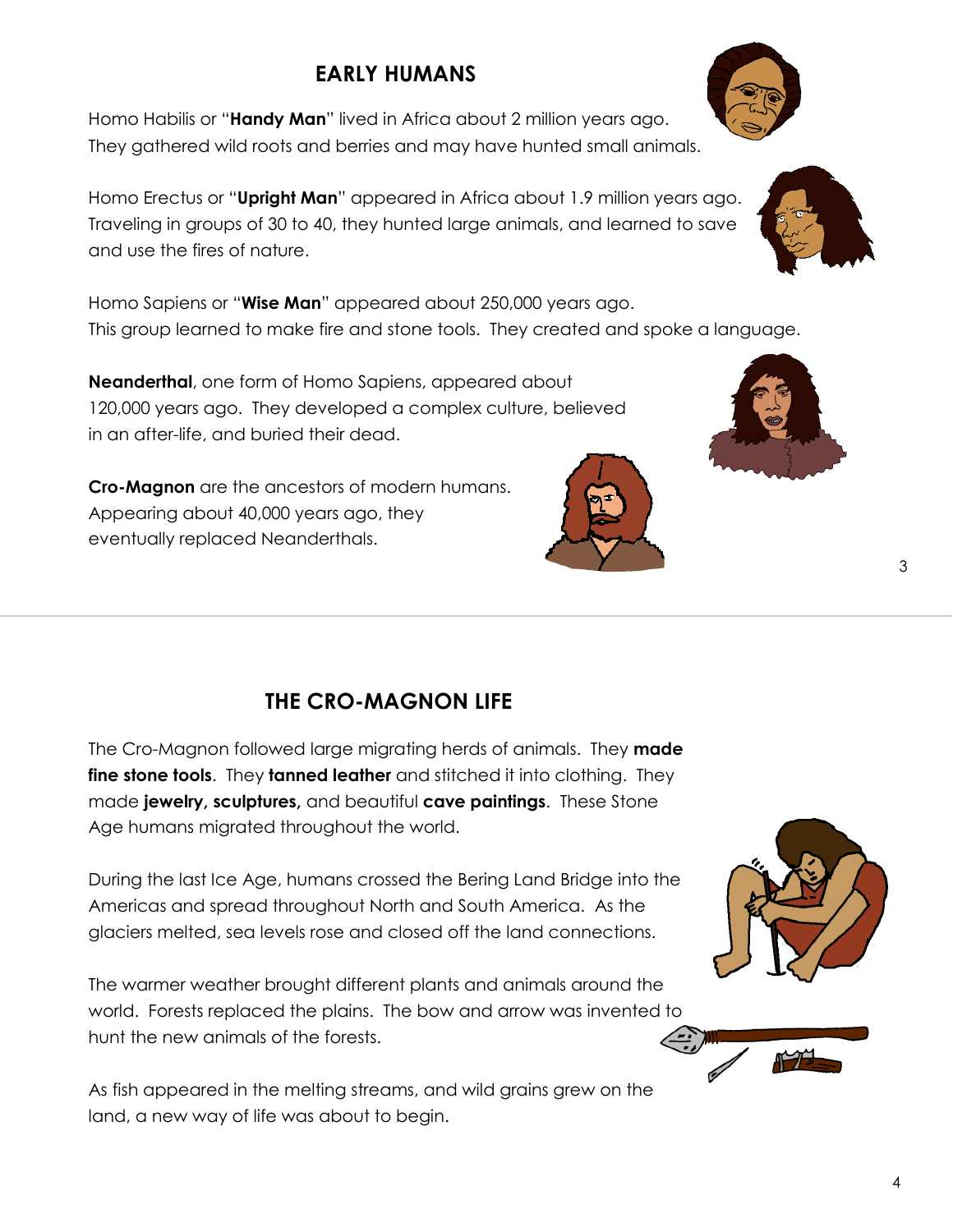## **ART**

Cro-Magnon people tried to control their world through magic. **They painted pictures of animals on the walls of caves**. To light up the dark caves, artists used lamps of hollow stones or skulls, a wick of dried moss, and animal fat for fuel.

Paints were made from natural pigments such as red and yellow ochre. These minerals were ground into powder and blended with grease or vegetable gum. Paint brushes were made from animal hair, feathers, clumps of fur, moss, or twigs.



#### **ARCHITECTURE**

As Cro-Magnon followed migrating herds of animals to different areas, they **looked for shelter in caves**. If there were no caves in the area, they used whatever materials they could find to build a shelter. Sometimes they **built tents using branches and animal skins.**  In eastern Europe, trees were scarce, so they used the bones and tusks of the woolly mammoth to build a frame. Mammoth fur was stretched over the frame to create a warm hut.

The hearth was the center of every home. Fire provided heat and light. It was also used to frighten away wild animals.